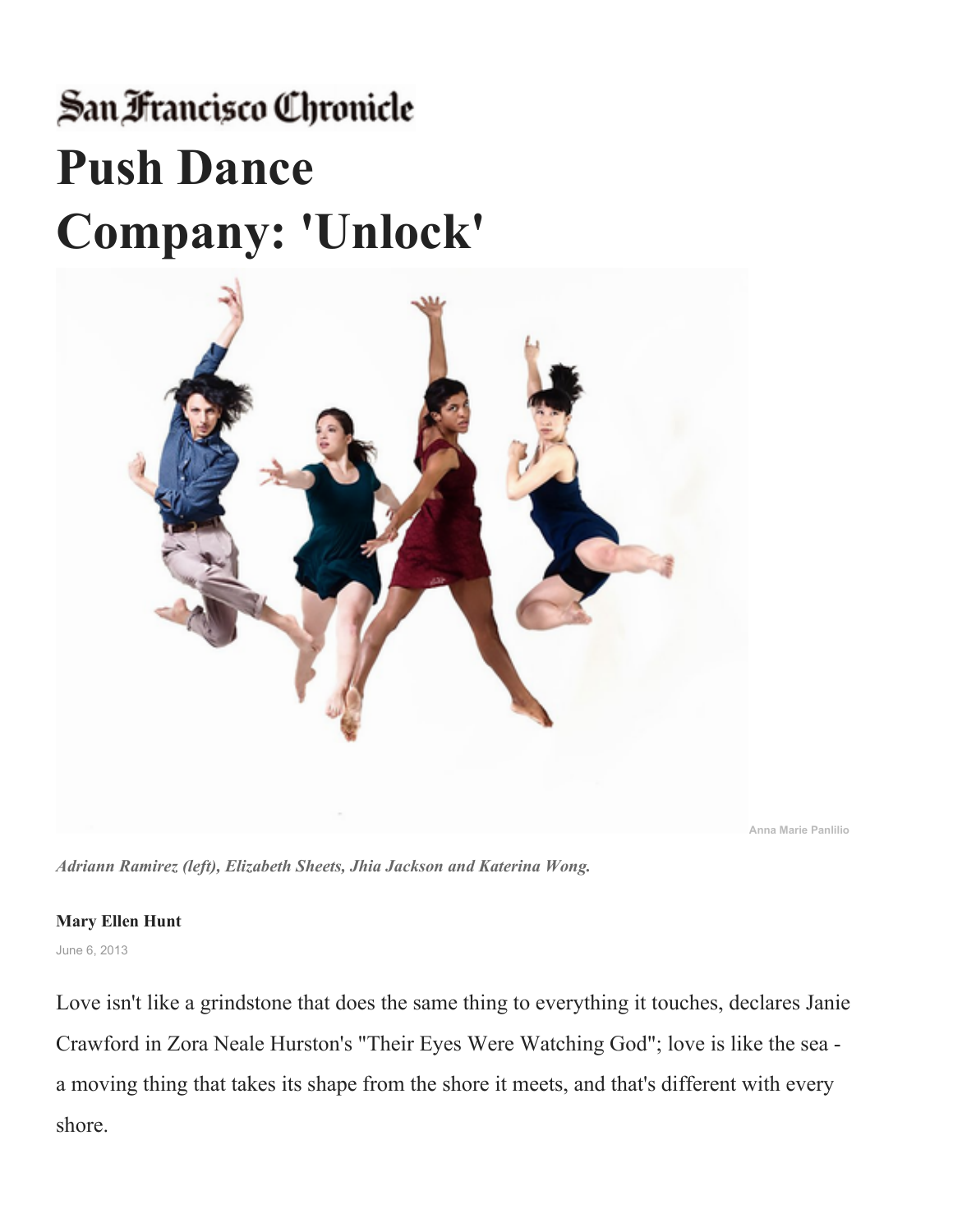The resonance that choreographer Raissa Simpson found in Hurston's classic 1937 novel inspired her latest work, "Unlock," which the 8-year-old Push Dance Company premieres at the Zaccho SF dance space this weekend, on a program that showcases 10 years of Simpson's work.

"I first read this novel on a hot summer day in New York, and I couldn't let go of it," says Simpson. "I could never forget the story of this woman who was searching for her authentic self through other people and through love in the hope that she would be happy, but finally at end of the book, she was alone."

"Unlock" finds Simpson collaborating with set designer Benito Steen and composer and cellist Unwoman (Erica Mulkey). In an effort to make Hurston's story more current, she has set her version in Bayview-Hunters Point.

"I wanted to explore love in this community," she says. "For me, this book was the first time I had read a story where African Americans were in love. Usually you read stories about African Americans struggling and in poverty, and all those things are true, but this book seemed like a guide to love.

"I work with the Third Street Youth Center and Clinic with children that are at risk, and there's something about working with teenagers and seeing them in love that made me think of this book again."

Like Hurston's protagonist, Janie, Simpson is of mixed ethnic background. Her mother is Filipina, while her African American father was born in Cleveland. As a child, she remembers encountering racism in Texas before the family finally settled in San Jose, and the migratory